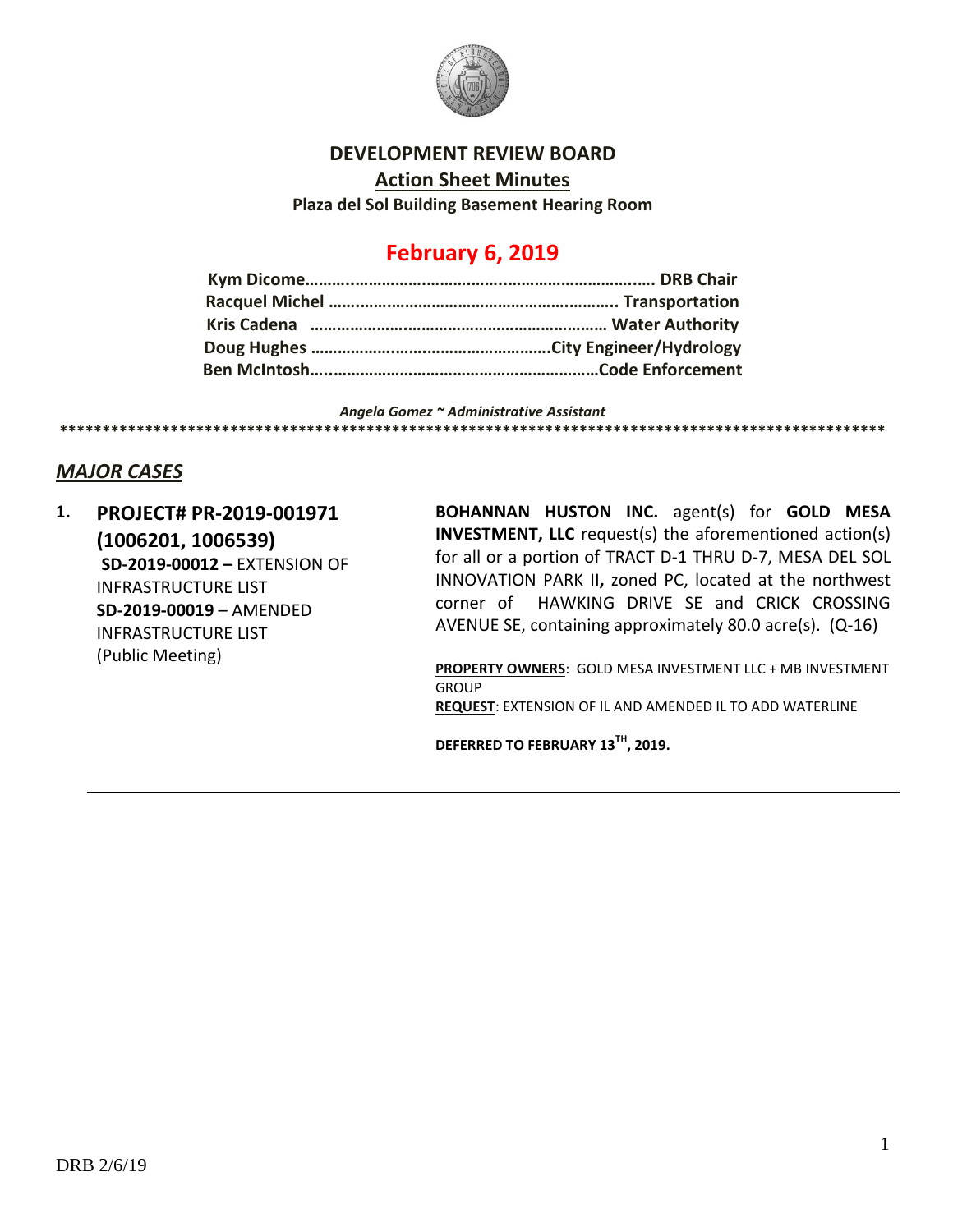**2**. **Project# PR-2018-001346 SI-2018-00110** – SITE PLAN (Public Meeting)  $\boxed{2}$ 

**JOE SLAGLE ARCHITECT** agent(s) for **ROY SOLOMON** & **ARCH + PLAN LAND USE CONSULTANTS** agent(s) for **VMOD LLC** request(s) the aforementioned action(s) for all or a portion of LOTS 1-6 & 29, BLOCK 29, UNIT B, NORTH ALBUQUERQUE ACRES, zoned NR-BP, located on ALAMEDA BLVD NE east of SAN PEDRO DR NE and north of SIGNAL AVE NE, containing approximately 5.24 acre(s). (C-18) *[Deferred from 9/12/18, 9/19/18, 10/31/18, 11/7/18, 12/12/18]*

**PROPERTY OWNERS**: V MOD LLC **REQUEST**: SITE PLAN APPROVAL FOR A COMMERCIAL DEVELOPMENT

**IN THE MATTER OF THE AFOREMENTIONED APPLICATION, BEING IN COMPLIANCE WITH ALL APPLICABLE REQUIREMENTS OF THE DPM AND THE IDO,THE DRB HAS** *APPROVED* **THE SITE PLAN WITH FINAL SIGN-OFF DELEGATED TO: HYDROLOGY AND TO PLANNING FOR COMMENTS AS DISCUSSED AT THE HEARING AND FOR THE IIA (INFRASTRUCTURE IMPROVEMENTS AGREEMENT).**

### *MINOR CASES*

| З. | Project# PR-2018-001560<br>SD-2019-00015 - PRELIMINARY/FINAL<br><b>PLAT</b><br>(Public Meeting) | BOHANNAN HUSTON, INC. agent(s) for SP ALBUQUERQUE,<br><b>LLC</b> request(s) the aforementioned action(s) for all or a<br>portion of TRACT B-2, YORBA LINDA SUBDIVISION and a<br>portion of TRACT A, HOFFMANTOWN BAPTIST CHURCH<br>SITE, zoned MX-L, located on HARPER ROAD NE, between<br>VENTURA STREET NE and WYOMING BLVD NE, containing<br>approximately 62.46 acre(s). (E-20)[Deferred from 1/23/19] |
|----|-------------------------------------------------------------------------------------------------|-----------------------------------------------------------------------------------------------------------------------------------------------------------------------------------------------------------------------------------------------------------------------------------------------------------------------------------------------------------------------------------------------------------|
|    |                                                                                                 | <b>PROPERTY OWNERS: HOFFMANTOWN BAPTIST CHURCH</b><br><b>REQUEST: REPLAT TO ADJUST LOT LINE OF 2 PARCELS</b><br>DEFERRED TO FEBRUARY 20TH, 2019.                                                                                                                                                                                                                                                          |
| 4. | Project# PR-2018-001734<br>SD-2018-00099 - PRELIMINARY/FINAL<br><b>PLAT</b><br>(Public Meeting) | ALPHA PRO SURVEYING LLC agent(s) for JAMES TAFOYA<br>request(s) the aforementioned action(s) for all or a portion<br>of LOTS 1 + 2, BLOCK 11, VOLCANO CLIFFS SUBDIVISION<br>UNIT 18, zoned R-1D, located at 6604 + 6600 PETIRROJO<br>RD NW, containing approximately 0.7494 acre(s). (D-<br>10)[Deferred from 11/7/18, 11/14/18, 1/30/19 for a no show]                                                   |
|    |                                                                                                 | PROPERTY OWNERS: HIGHLANDS JOINT VENTUREC/O TAFOYA JAMES C<br><b>REQUEST: CONSOLIDATION OF 2 LOTS INTO 1 LOT</b><br>DEFERRED TO MAY 22 <sup>ND</sup> , 2019.                                                                                                                                                                                                                                              |

## *SKETCH PLAT*